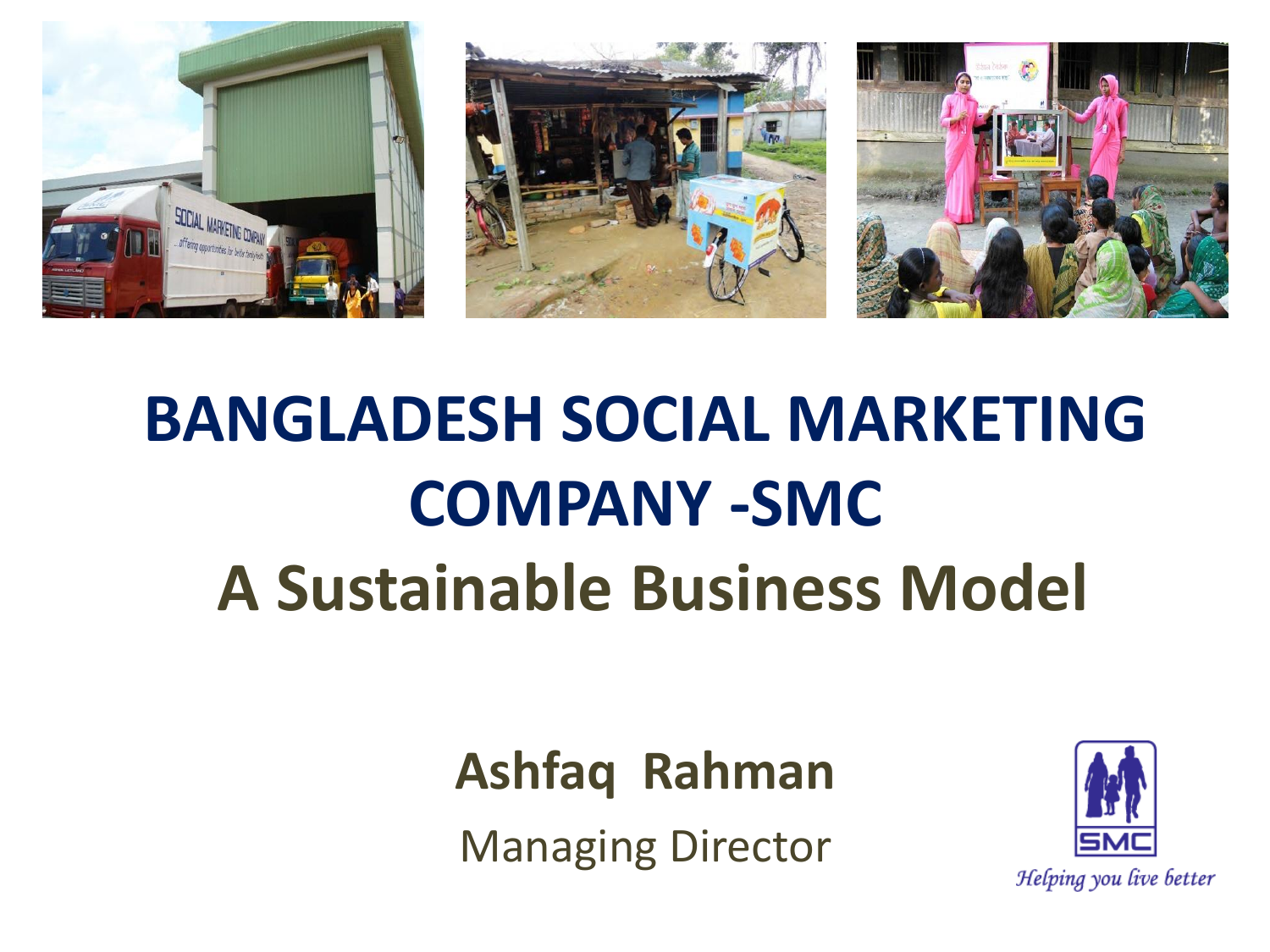## **Some key questions and definitions**

- How can social marketing continue to evolve in a sustainable way?
- What are some possible business models that can sustain the achievements made through donor support while continuing to grow and innovate from sustainable source of funding?
- The SMC Cost Recovery Model is an approach to long term financial sustainability
- Financial Sustainability is achieved when Sales Revenues from self financed commodities meet or exceed costs of commodities and operations

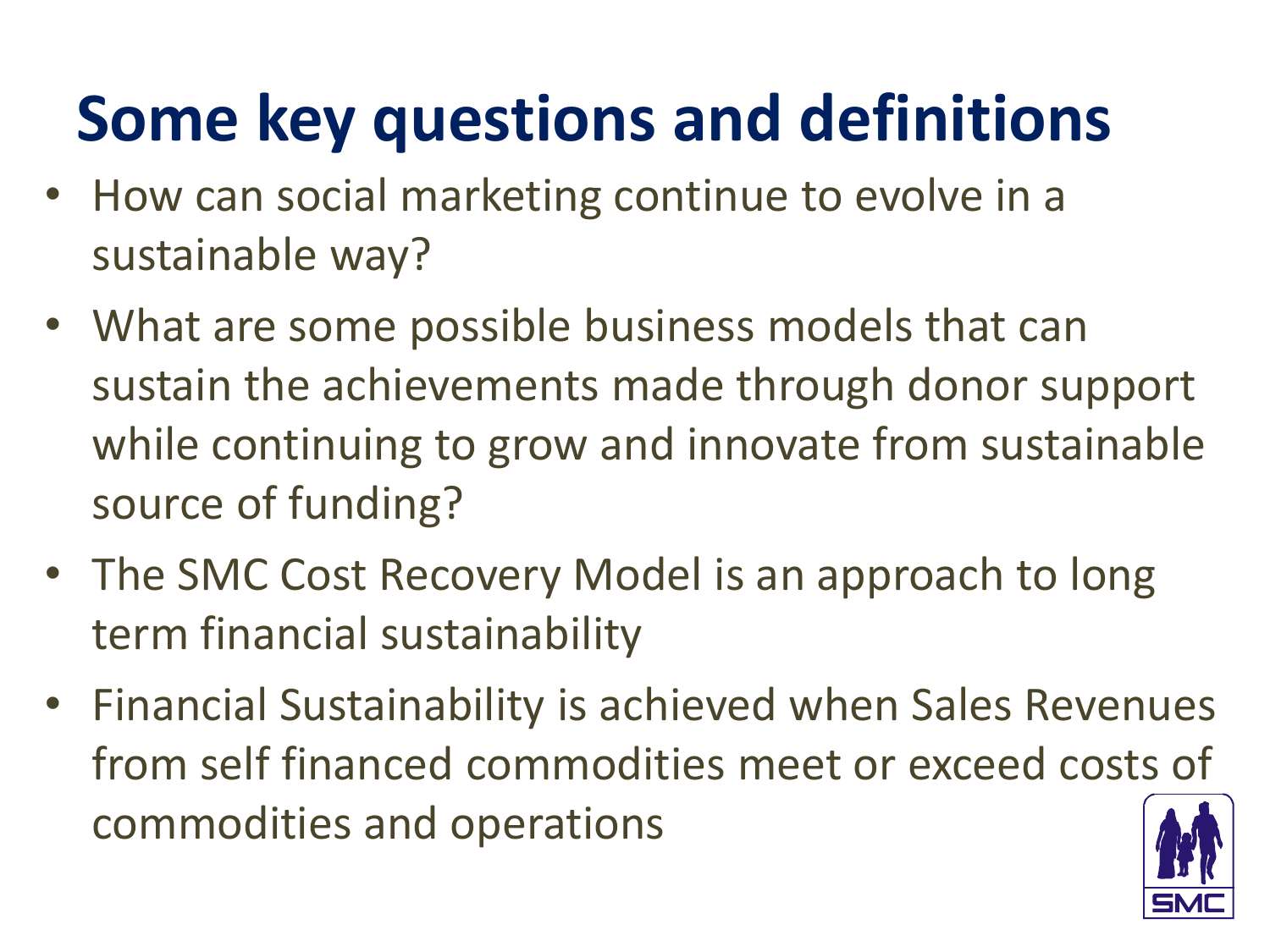# **SMC – A profile**

- Not for profit company set up as a project in 1974
- Became a company in 1990 with a voluntary Board
- Work with the private sector in FP, MNCH, and Nutrition; USAID has been SMCs major donor
- Represents one third of national contraceptive use with over 4.0 CYPs delivered in FY 2013
- Market leader in ORS with annual sales volume of over 390M
- Annual sales turnover of \$33M; over 95% from sales of self financed commodities
- Over 700 permanent and contractual employees

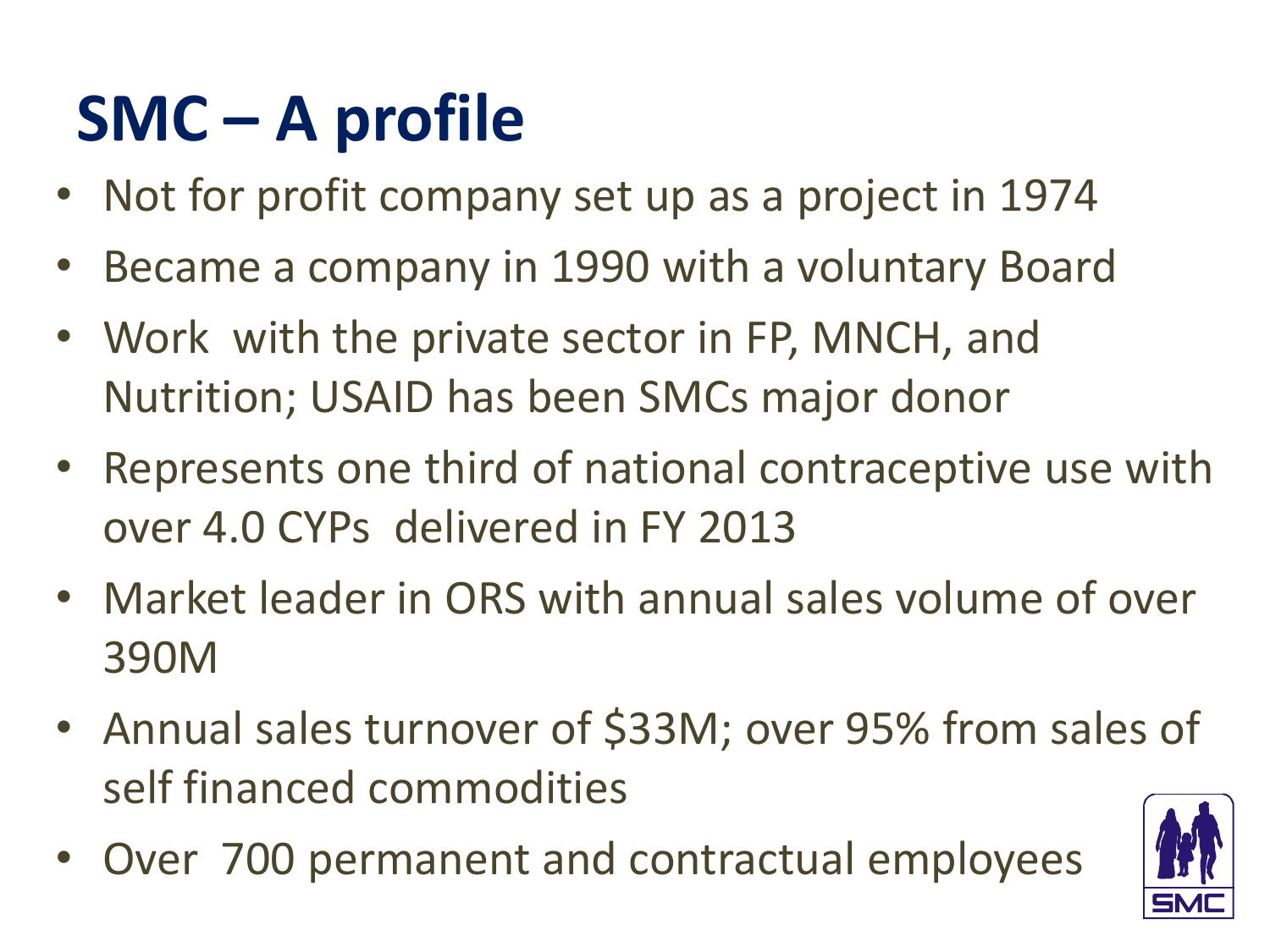### **Company Operations are diverse**

| <b>Commodities Sourcing</b> | <b>Marketing and</b>              | <b>Program Activities</b> |
|-----------------------------|-----------------------------------|---------------------------|
| and Supply                  | <b>Distribution-4Ps</b>           |                           |
| • Manufacturing of          | • Branding and Pricing            | • BCC through             |
| <b>ORS</b>                  | <b>Own Sales and</b><br>$\bullet$ | community mobilization    |
| • Import of                 | distribution reach over           | and generic mass media    |
| condoms/OCPs                | 240,000 pharmacy,                 | • Advocacy                |
| • Local procurement-        | grocery, and institutions         | • Training of private     |
| OCPs, ORS, other            | • Network of 4,500                | sector service providers  |
| health products             | private sector non formal         | • Quality Improvement     |
| • Contraceptives            | providers                         | • Monitoring and          |
| donated by USAID            | • Product and brand               | Evaluation                |
|                             | focused Communications            |                           |
| Repackaging and             | and Research                      |                           |
| distribution to Area        |                                   |                           |
| <b>Offices</b>              | Revenue surplus and               | <b>Grant support from</b> |
|                             | Program Income (PI)*              | donors                    |
|                             |                                   |                           |
|                             |                                   |                           |

\*Program income is sales proceeds from donated commodities

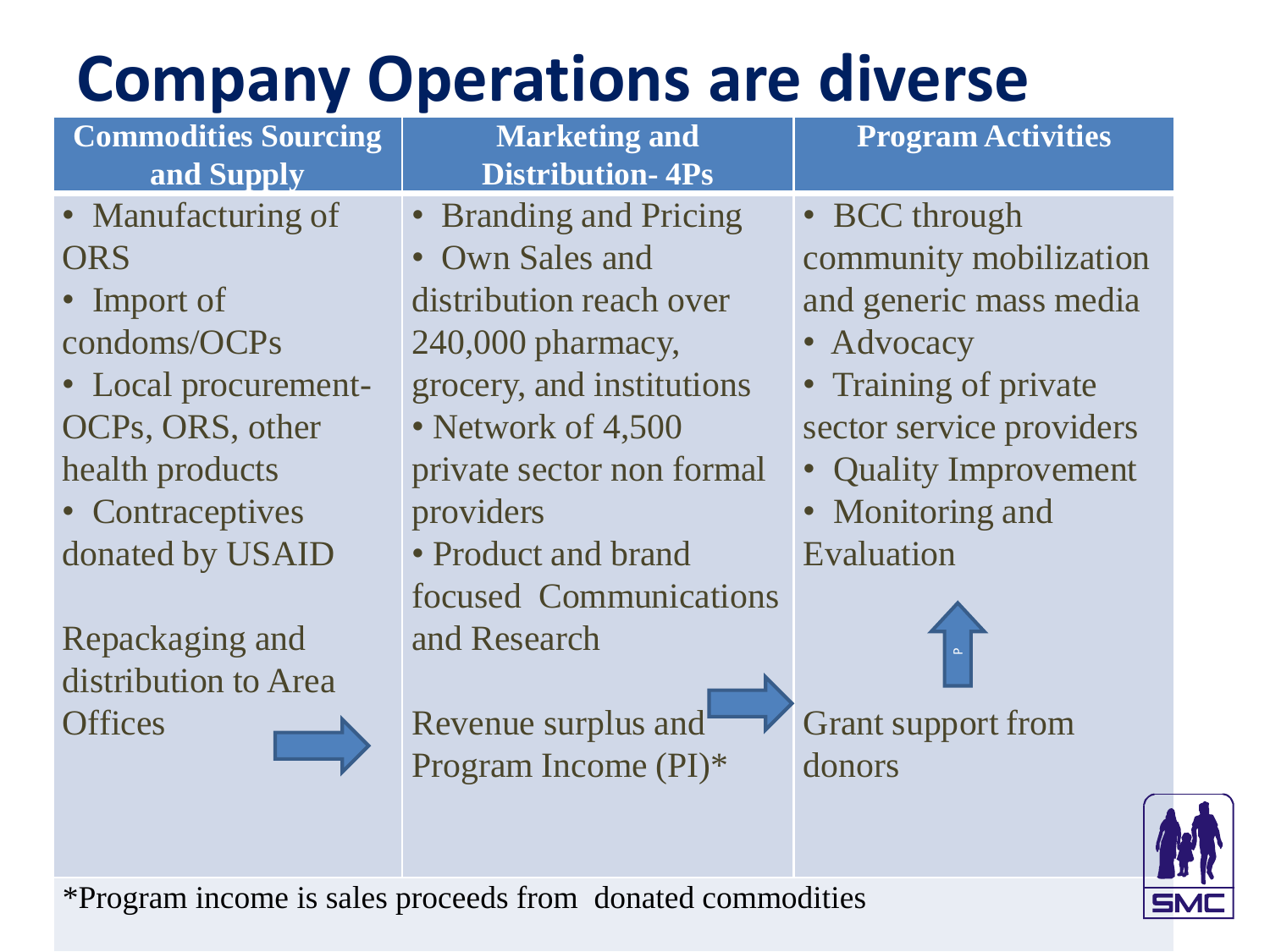## **Historical Context**

- Project set up to address rapid population growth
- Emphasis on volumes and CYPs through expanded distribution and subsidized price
- High reliance on USAID to provide increasing volumes of free commodities
- The more we sold, the more subsidy was needed
- Almost no focus on long term sustainability
- First Strategic Plan in 1997 laid the blue print for improving cost recovery

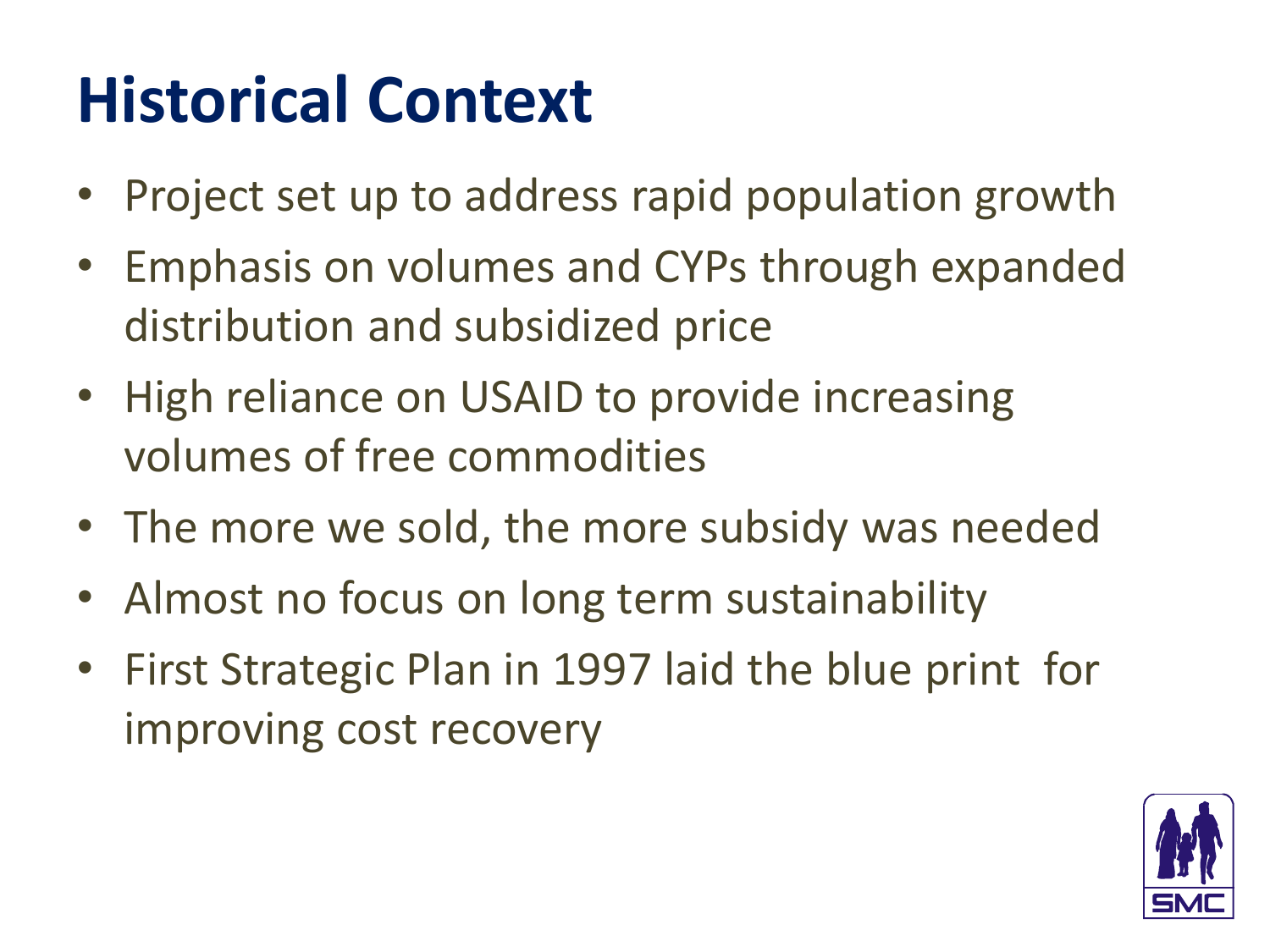### **Fundamentals of the Cost Recovery Model**

- Agreement with USAID on the following:
- $\triangleright$  SMC will increase CYPs but at a decreasing rate; revenues at an increasing rate
- $\triangleright$  Subsidy only on donated commodities; USAID will provide one brand in each FP product category
- $\triangleright$  Raise prices of donated products in line with inflation
- $\triangleright$  Introduce profitable products for higher income segments from own resource to cross subsidize; USAID will initially invest to grow volumes
- $\triangleright$  USAID will support the Marketing of ORS to build a cash cow and in setting up a manufacturing facility
- $\triangleright$  Provide SMC with an NOC from Manufacturers to allow over branding of donated commodities
- $\triangleright$  Ensure long term commitment to this agreement irrespective of changes in the key personnel at the Mission

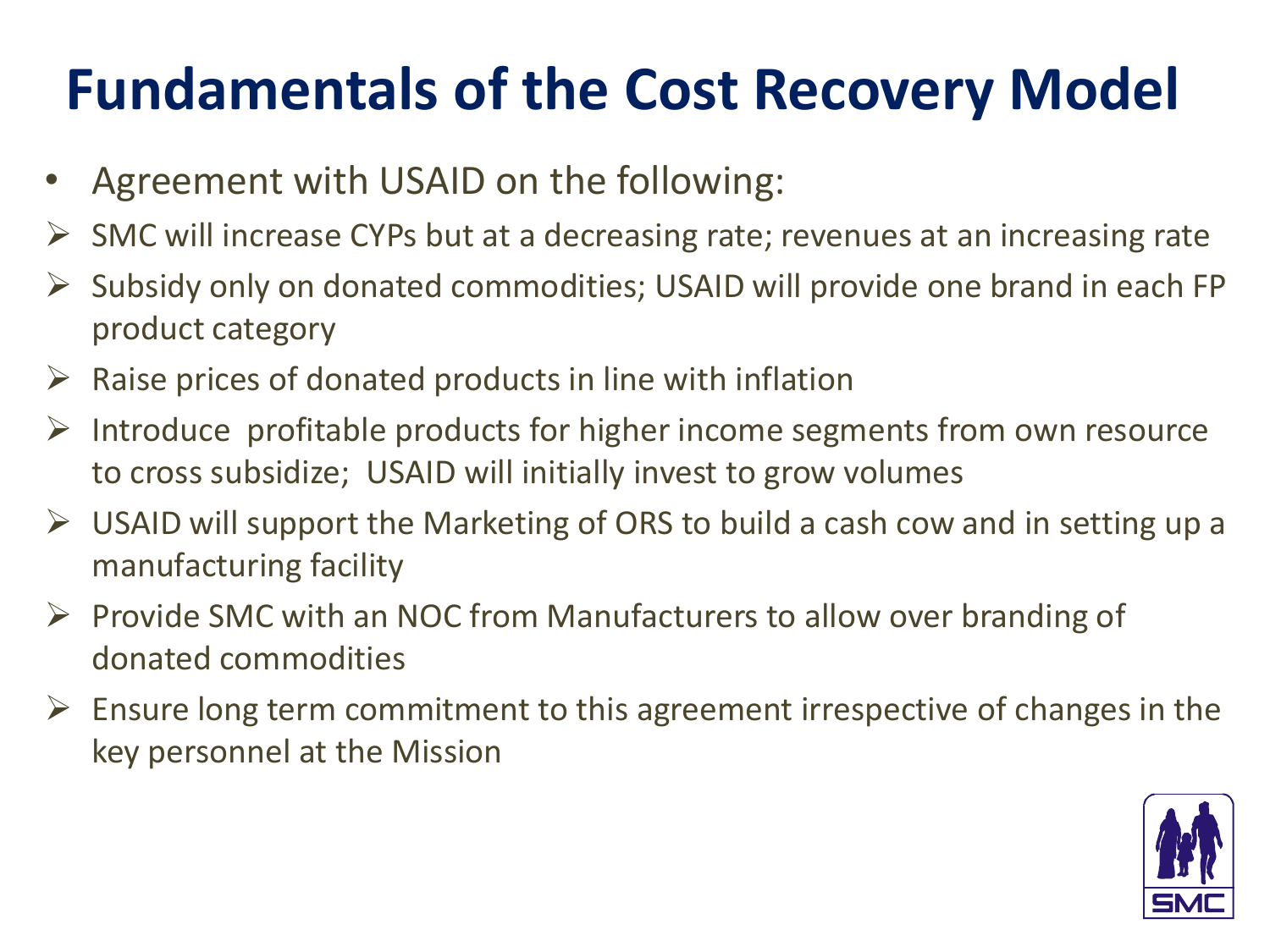### **Revenue and CYP growth**



Revenue — CYP

Since FY 2000, SMC Revenues have increased by 520%; CYPs by 62%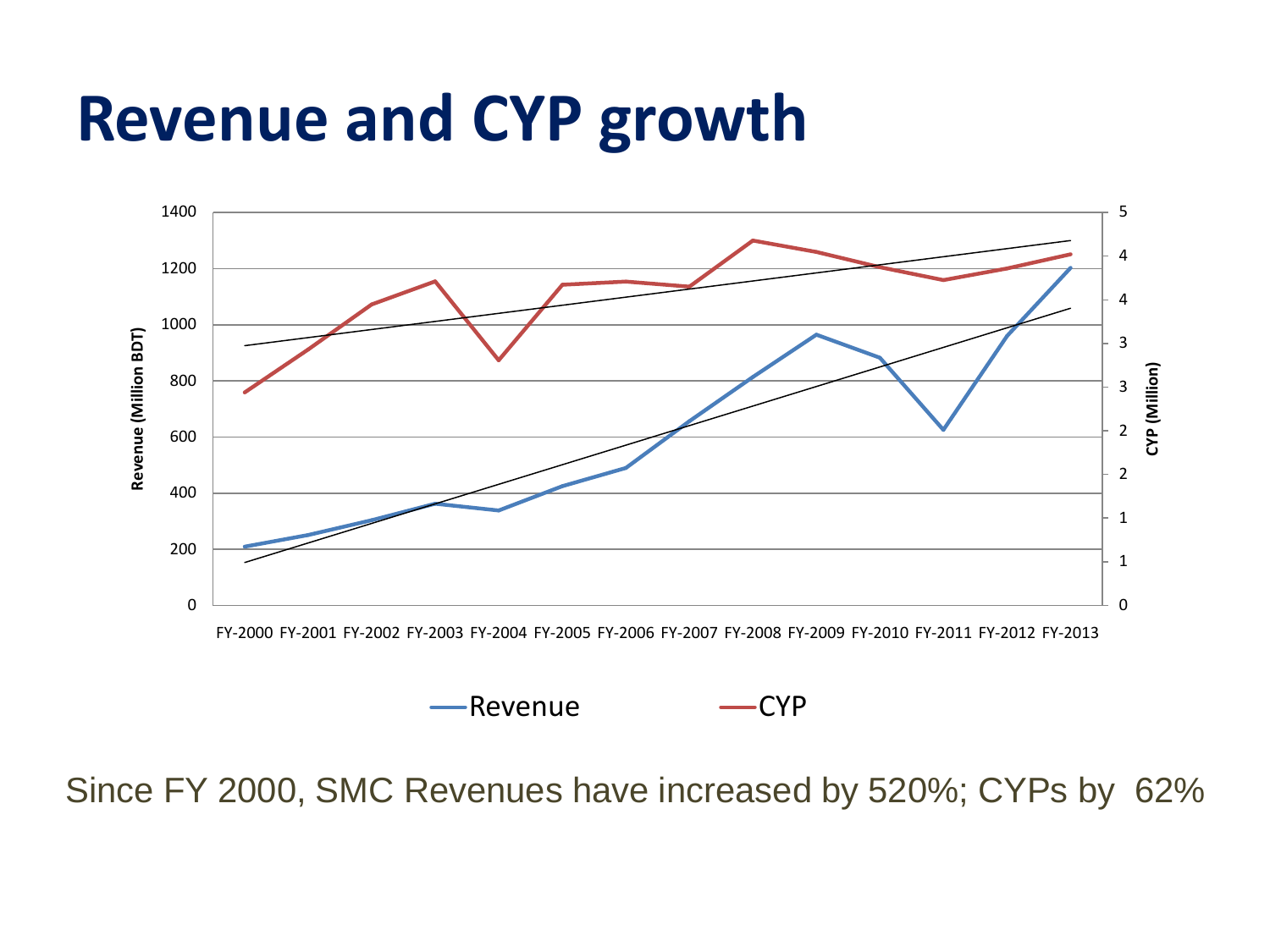### **Current contribution by pricing categories**

| <b>Pricing Categories</b>                                            | <b>CYP and share</b><br>(in Million) | <b>Revenue</b>                | <b>Revenue</b><br>share |
|----------------------------------------------------------------------|--------------------------------------|-------------------------------|-------------------------|
| For profit, sustainable<br>contraceptive brands                      | 3,104,000<br>(77%)                   | Tk. 947.92<br>M<br>(\$11.82M) | 36%                     |
| <b>ORS (sold at Cost Plus)</b>                                       | N/A                                  | 1,568.0M<br>(\$19.60M)        | 59%                     |
| Breakeven products (ECP, MNP,<br>ZINC, SDK, Sanitary pads)           | 16,800                               | Tk. 43.0M<br>(50.538M)        | 1.6%                    |
| Donated and heavily subsidized<br>(Condom, IUD, Implant, Injectable) | 0.903(23%)                           | Tk.88.29<br>(\$1.10M)         | 3.4%                    |
| <b>All Products</b>                                                  | 4.024 (100%)                         | Tk.2,647.21<br>$M$ (\$33.1M)  | 100%                    |

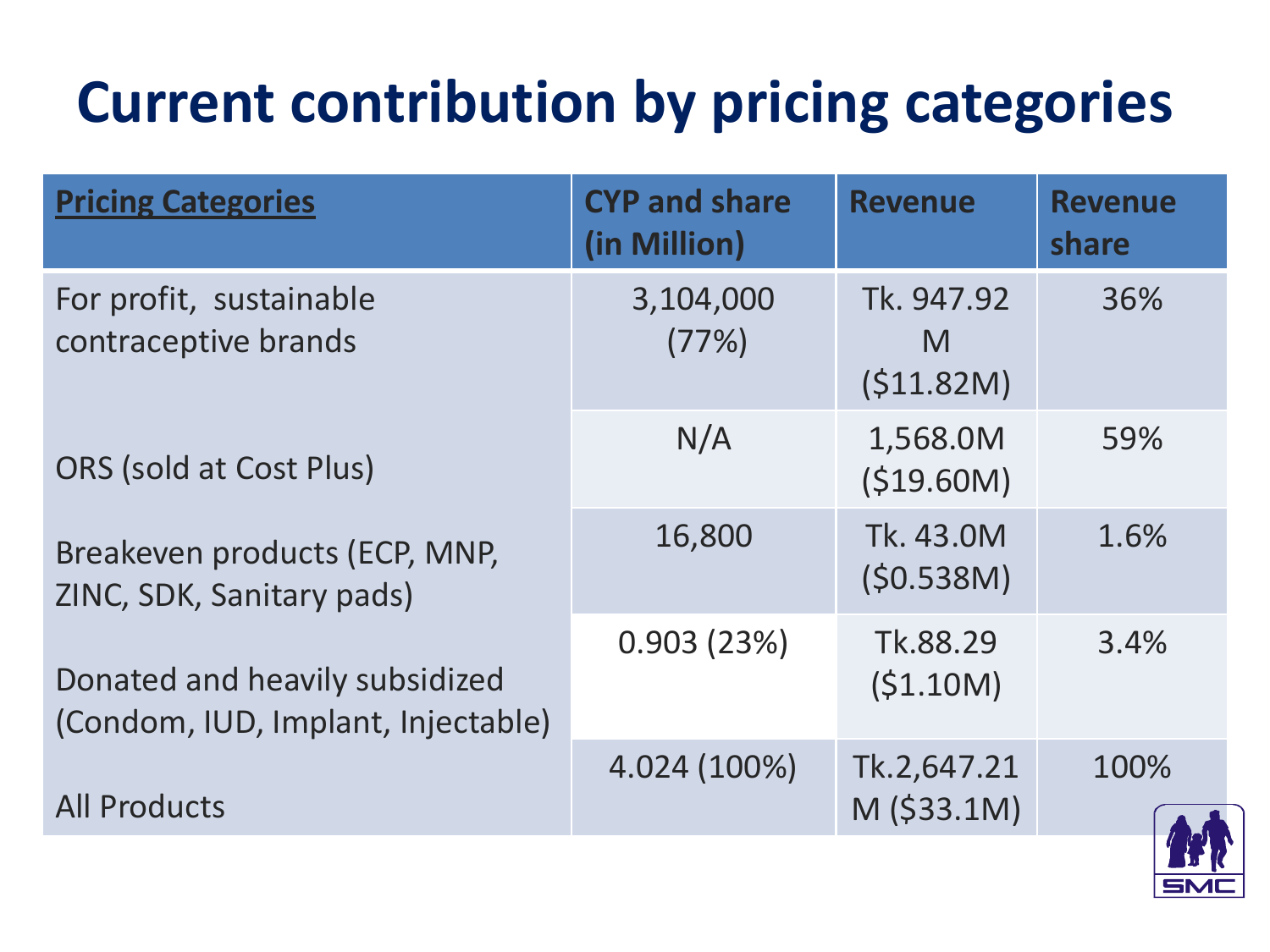### **Financial Sustainability – Where we are**



Non Program\* activities fully sustained without donor support; PI is invested entirely on program operations \*CR: Cost Recovery \* Non Program activities are self financed, revenue earning and independent of donor support

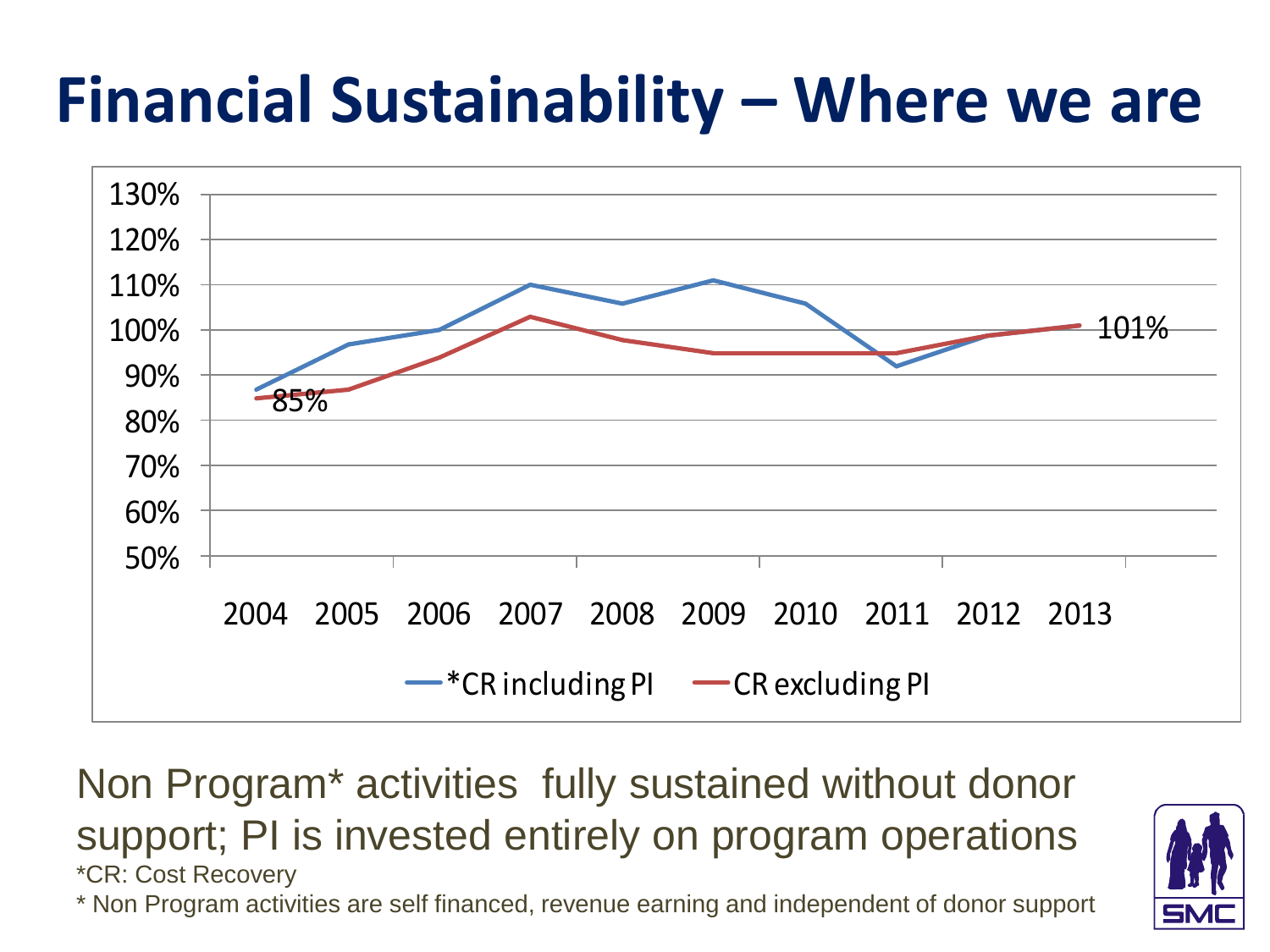### **Other enabling factors**

- A vibrant private sector; many willing to pay higher prices for perceived value
- Support from GoB and SMC Board
- Huge investment in Marketing
- Employees passionate about sustainability
- Excellent corporate goodwill

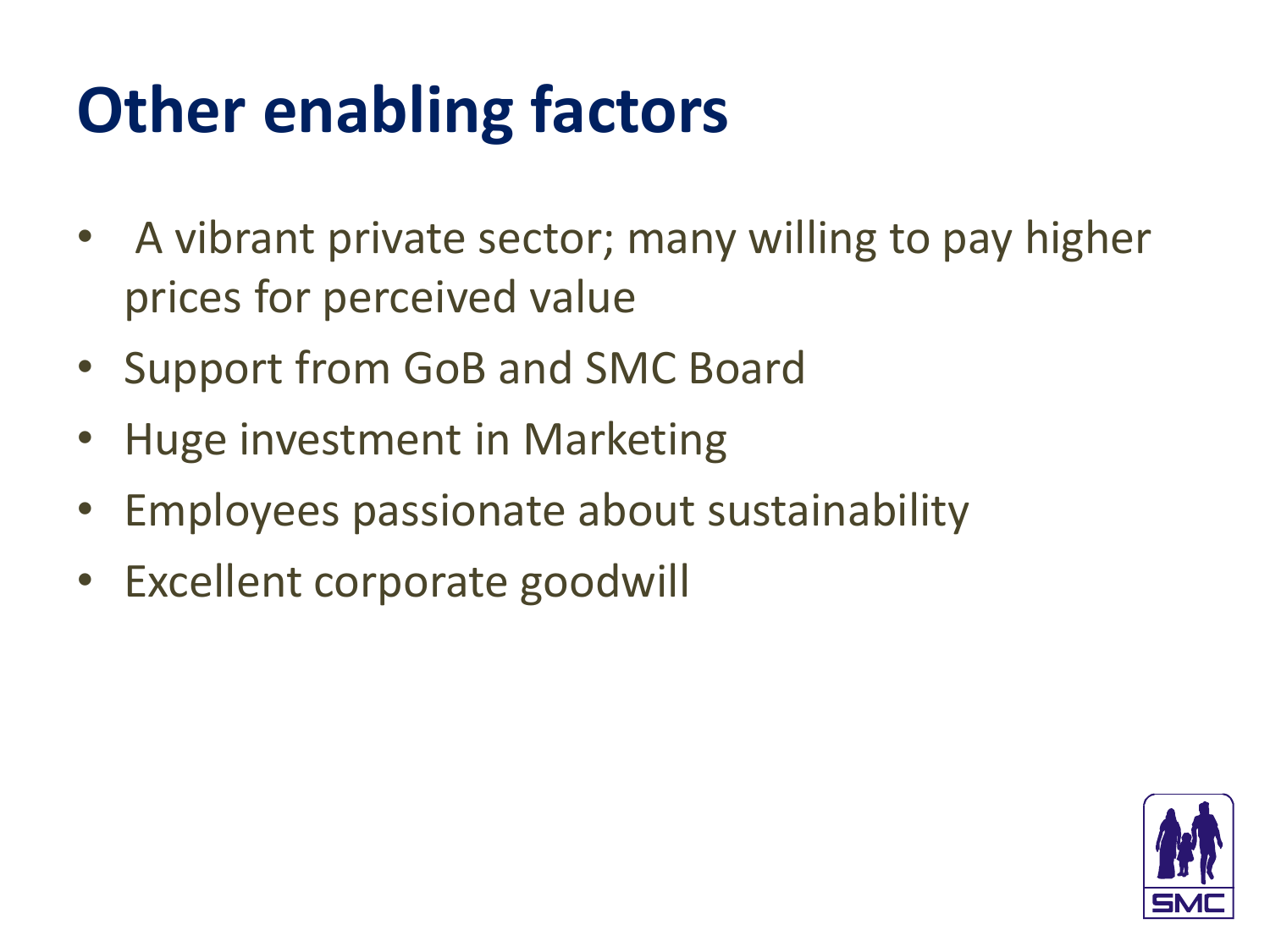### **What's next**

- Restructure- create separate entities for profit and non profit operations
- Maximize surplus revenues/profits to increase own contribution to program objectives
- Continue to play an important role in the National Family Planning and Health Sector
- Expand into newer and innovative areas
- Diversify donor base
- Explore international partnerships